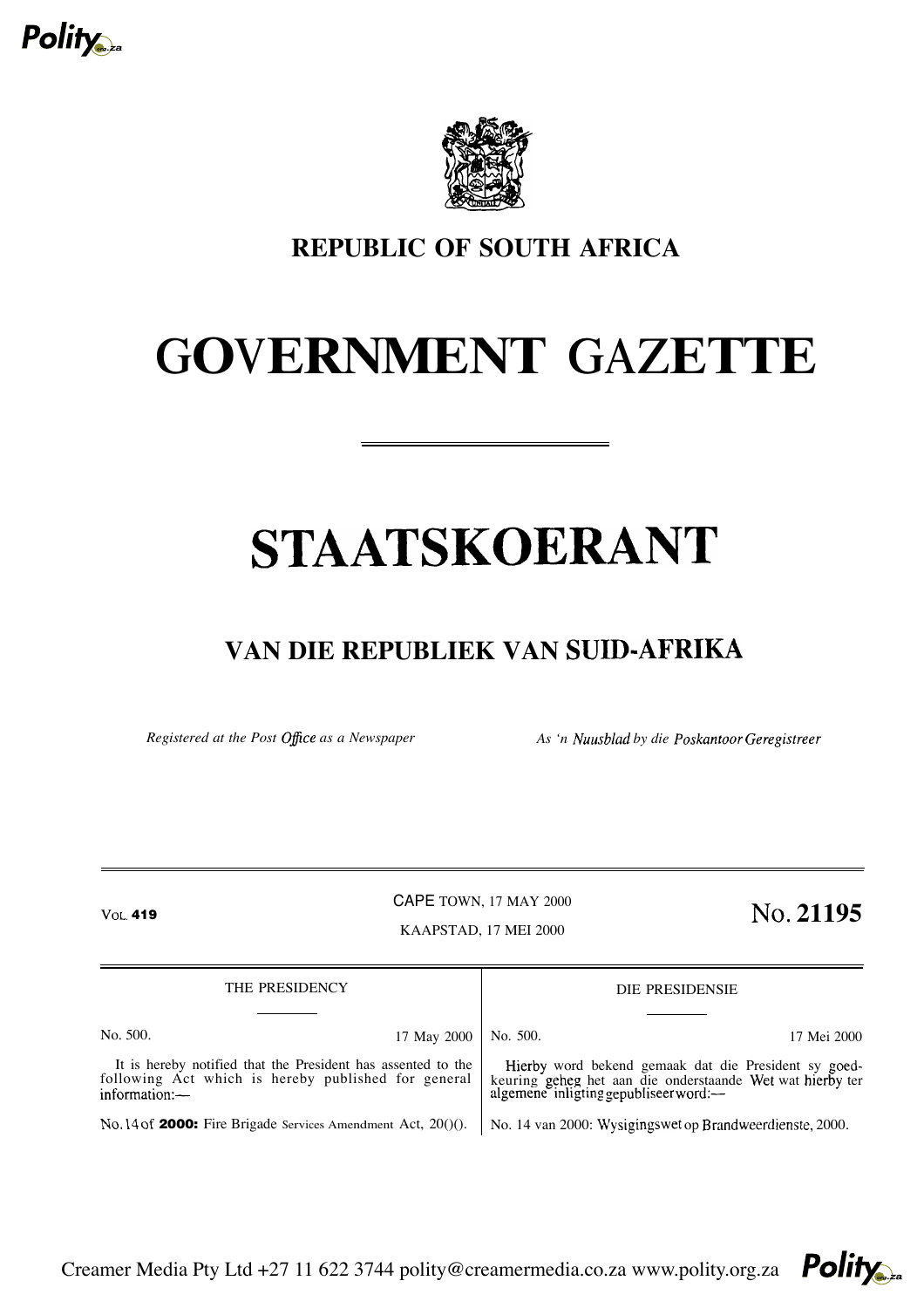Act No. 14.2000 FIRE BRIGADE SERVICES AMENDMENT ACT, 2000

21105

#### **GENERAL EXPLANATORY NOTE:**

|  | Words in bold type in square brackets indicate omissions from<br>existing enactments. |
|--|---------------------------------------------------------------------------------------|
|  | Words underlined with a solid line indicate insertions in<br>existing enactments.     |

*(English text signed by the President.) (Assented to 12 May 2000.)*

## **ACT**

**To amend the Fire Brigade Services Act, 1987, so as to amend the definition of "Minister"; to revise the composition of the Fire Brigade Board; to effect amendments of a technical nature; and to provide formatters connected therewith.**

BE IT ENACTED by the Parliament of the Republic of South Africa, as follows:—

#### **Amendment of section 1 of Act 99 of 1987, as amended by section 1 of Act 83 of 1990, section 18 of Act 134 of 1992 and Proclamation No. R. 153 of 1994**

**1.** Section 1 of the Fire Brigade Services Act, 1987 (hereinafter referred to as the principal Act), is hereby amended by the substitution for paragraph *(b)* of the definition of "Minister" of the following paragraph: 5

"(b) in paragraph  $(f)$  of the definition of 'local authority' and sections 2,15 and 17, the **[Minister of Provincial Affairs and Constitutional Development]** national Minister responsible for provincial and local government;". 10

**Amendment of section 2 of Act 99 of 1987, as amended by section 2 of Act 83 of 1990 and section 19 of Act 134 of 1992**

*2.* Section *2* of the principal Act is hereby amended—

- *(a)* by the substitution for subsection (2) of the following subsection: "(2) The Board shall consist of— *(a)* one person designated by the Minister, who shall be the chairper- *(b)* one person designated by each of the Administrators; *(c)* two persons designated by the South African Local Government *(d)* one person designated by the Minister of Finance; *(e)* one person designated by the South African Emergency Services  $(f)$  not more than three persons designated by the Minister, one of son; Association; Institute; and whom represents organised business and one of whom represents 25 organised Iabour."; 15 20
- **(b)** by the insertion after subsection (2) of the following subsection:
- "(2A) The Board shall comprise both women and men.";
- *(c)* by the substitution in subsection (4) for the words "Department of Planning and provincial Affairs" of the words "national department responsible for 30provincial and local government"; and



:. '.' ,